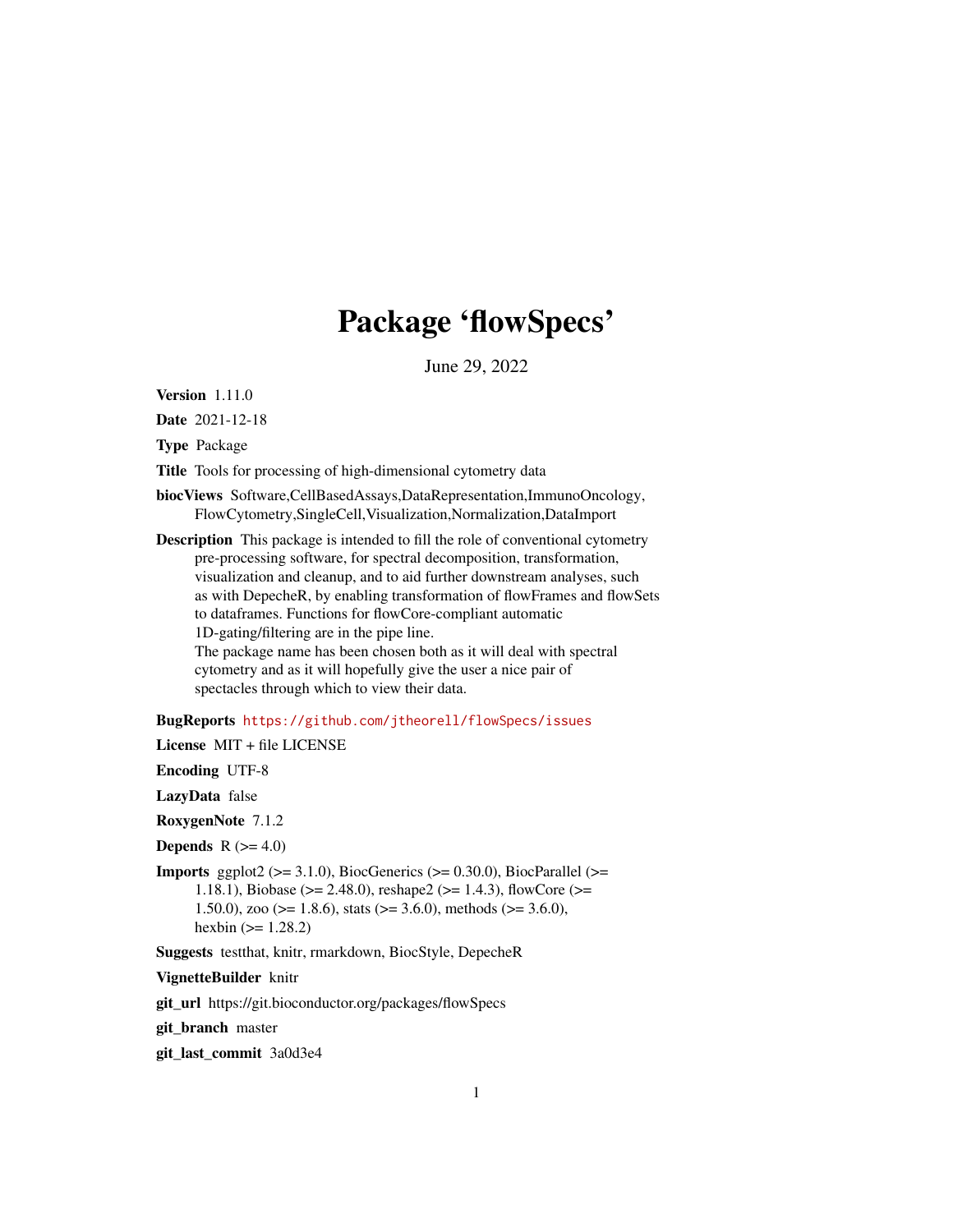<span id="page-1-0"></span>git\_last\_commit\_date 2022-04-26 Date/Publication 2022-06-29 Author Jakob Theorell [aut, cre] Maintainer Jakob Theorell <jakob.theorell@ndcn.ox.ac.uk>

### R topics documented:

| Index | 14 |
|-------|----|

flowSpecs-package *Tools for processing high-dimensional cytometry files*

#### Description

This package is intended to fill the role of conventional cytometry pre-processing software, for spectral decomposition, transformation, visualization and cleanup, and to aid further downstream analyses, such as with DepecheR, by enabling transformation of flowFrames and flowSets to dataframes. Functions for flowCore-compliant automatic 1D-gating/filtering are in the pipe line. It is worth noting here that even if there are dedicated spectral cytometers, it is possible to increase the separation of the fluorochromes in a conventional flow cytometer too, by just keeping all non-used channels open. That will however also require the use of spectral unmixing, rather than compensation, as the compensation functions generally require the compensation matrix to be symmetrical. So please open all channels, and use this software!

#### Author(s)

Maintainer: Jakob Theorell <jakob.theorell@ndcn.ox.ac.uk>

#### See Also

[flowCore](#page-0-0)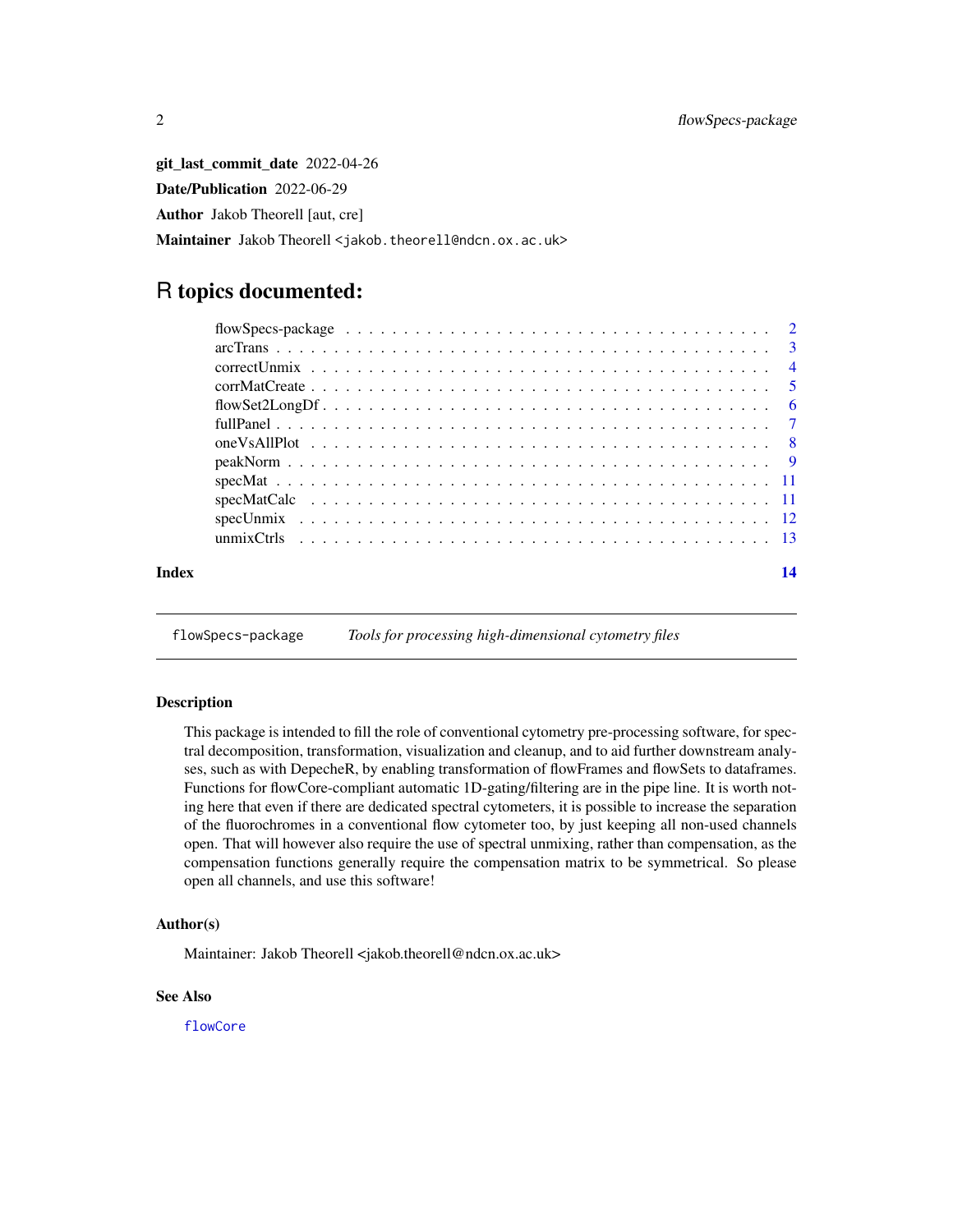<span id="page-2-1"></span><span id="page-2-0"></span>

#### Description

This is a simple wrapper function for the base asinh function, that is useful for flowFrames and flowSets. It also allows for reversing the transformation with the argument "unTrans".

#### Usage

arcTrans(flowObj, transNames, transCoFacs = "default", unTrans = FALSE)

#### Arguments

| flowObj     | The fcs object to be transformed. Both flowFrames and flowSets are accepted.                                                                                                                                                                                                                          |
|-------------|-------------------------------------------------------------------------------------------------------------------------------------------------------------------------------------------------------------------------------------------------------------------------------------------------------|
| transNames  | The variables that should be normalized.                                                                                                                                                                                                                                                              |
| transCoFacs | This value or vector of values define the values for the transformation during the<br>normalization. In the "default" case, the function defines the object as a CyTOF<br>object if $>5$ percent of the values are 0, and applies the transformation value 5.<br>Otherwise, the value 400 is applied. |
| unTrans     | If the reverse action should be taken, i.e. if an already transformed dataset should<br>be un-transformed. NB! It is of great importance that the same transformation<br>factors are used!                                                                                                            |

#### Value

A flow object containing the transformed data, and with all metadata left untouched.

#### Examples

```
# Import some data and the spectral matrix. The latter can be generated using
# specMatCalc
data(fullPanel)
data(specMat)
fullPanelUnmixed <- specUnmix(fullPanel, specMat)
# Identify the columns that should be transformed
colnames(fullPanelUnmixed)
# The time and scatter parameters should not, but apart from that, all should
# be included.
transNames <- colnames(fullPanelUnmixed)[seq(6,18)]
# ow, transform this file, with the default transformation factor of 400.
# NB! It is alway advisable to visually (or computationally) check the data
```

```
# for the most optimal transformation factors. These often vary from marker
# to marker.
```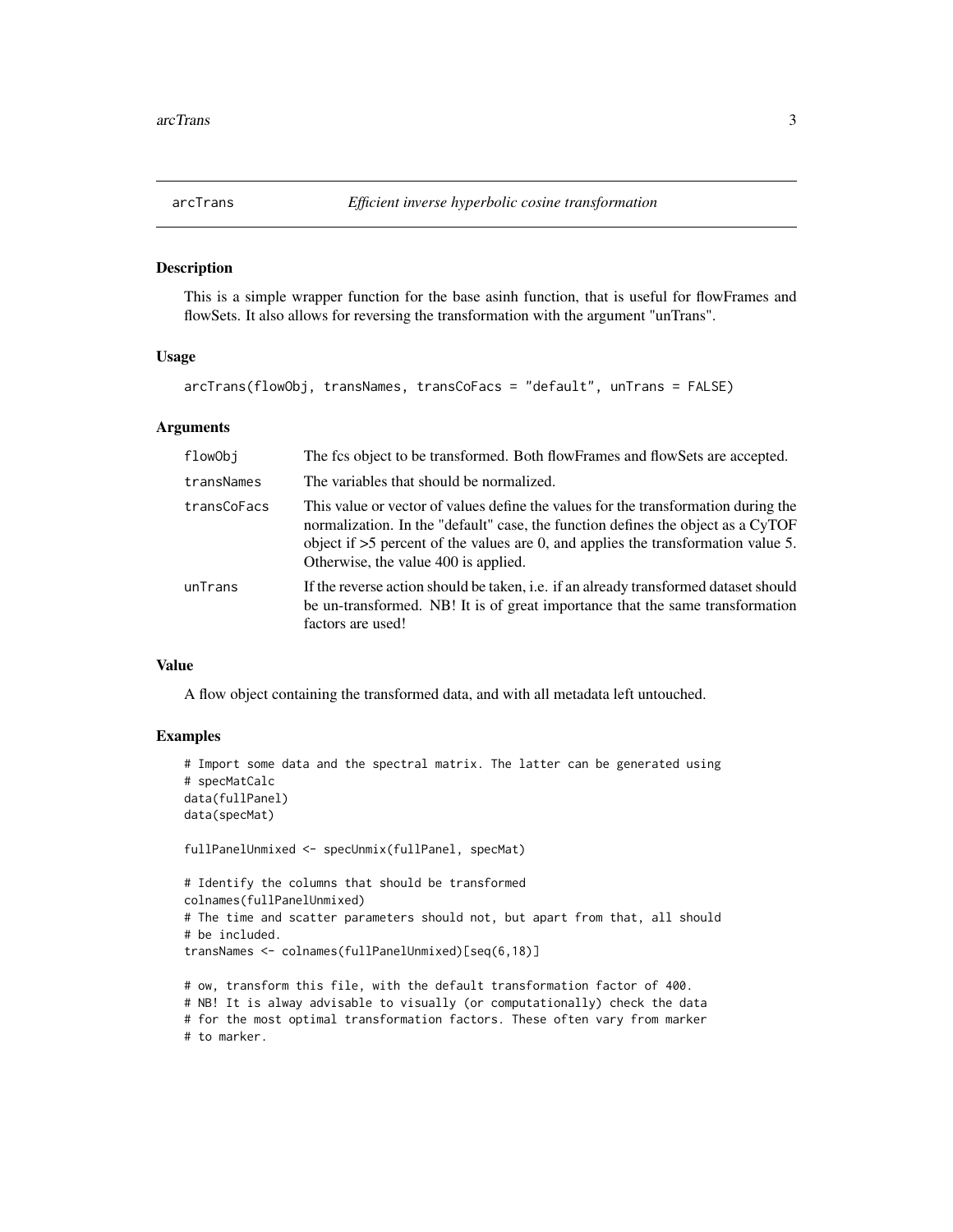<span id="page-3-0"></span>4 correctUnmix

fullPanelTrans <- arcTrans(fullPanelUnmixed, transNames)

<span id="page-3-1"></span>correctUnmix *Correct defects in spectral unmixing by compensation*

#### Description

This function provides a way to reduce the defects in the spectral unmixing, by creating a secondary correction matrix, which is symmetrical.

#### Usage

```
correctUnmix(unmixFlowObj, corrMat, transCoFacs = 400)
```
#### Arguments

| unmixFlowObj | A flowframe or flowset post unmixing.                                                                                                                                                                                                                                                                                                                  |
|--------------|--------------------------------------------------------------------------------------------------------------------------------------------------------------------------------------------------------------------------------------------------------------------------------------------------------------------------------------------------------|
| corrMat      | A correction matrix. If this is the first round, the execution of this function<br>needs to be preceded by the generation of this matrix, for example by using<br>the corrMatCreate function.                                                                                                                                                          |
| transCoFacs  | If transformation should be performed, the transformation cofactors can be added<br>here. Three possible inputs: a vector with specific cofactors for each variable,<br>a set value that will be used for all variables, and FALSE. Note: It might be<br>good to set this to FALSE in the final round, to optimize the transoformations<br>externally. |

#### Value

The unmixed flow object, now corrected with the values from the corrMat.

#### See Also

[specUnmix](#page-11-1), [arcTrans](#page-2-1), [corrMatCreate](#page-4-1)

#### Examples

```
# Load uncompensated data
data(fullPanel)
```

```
# Load the spectral unmixing matrix generated with controls from the same
# experiment. These can be generated using the specMatCalc function.
data(specMat)
```

```
# And now unmix
fullPanelUnmix <- specUnmix(fullPanel, specMat)
```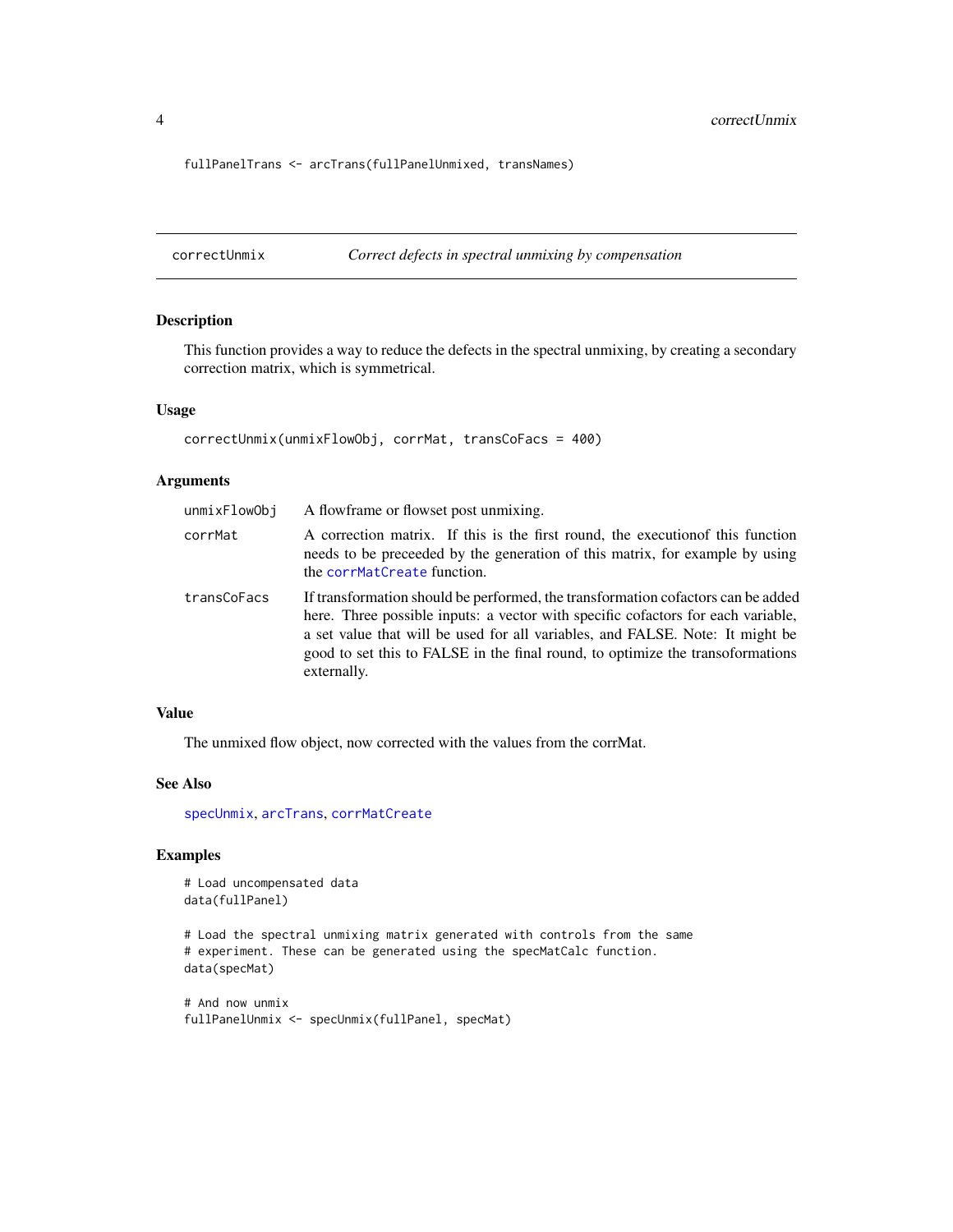#### <span id="page-4-0"></span>corrMatCreate 5

```
# Create an empty unmixinng matrix
corrMat <- corrMatCreate(specMat)
# Now correct the data with this. In the first instance, this will of course
# not have any effect, more than transformation, as the corrMat is empty.
fullPanelCorr <- correctUnmix(fullPanelUnmix, corrMat)
# This now needs to be investigated, to identify any possible compensation
# defects. This is most easily done with the oneVsAllPlot executed in the
# following way:
## Not run:
oneVsAllPlot(fullPanelCorr)
## End(Not run)
# One obvoius defect that shows when doing this is between CD56 and IgM:
oneVsAllPlot(fullPanelCorr, "BV650_CD56", saveResult = FALSE)
# This is corrcted the following way:
corrMat["BV650_CD56", "AF647_IgM"] <- -0.03
fullPanelCorr <- correctUnmix(fullPanelUnmix, corrMat)
oneVsAllPlot(fullPanelCorr, "BV650_CD56", saveResult = FALSE)
# This process is iterated until there are no remaining artifacts. Good help
# to do this is a set of fluorescence-minus-one controls. If that is not
# available, a rule of thumb is that if the signal in marker x is
# strongly negatively correlated to marker y, so that highly
# single-x-posisive values are below zero, then this is with all likelihood
# an artifact. The situation becomes more complicated with strong positive
# correlations, as they can occur in biology, so there one has to take more
# care and keep the marker biology in mind.
```
<span id="page-4-1"></span>corrMatCreate *Generate a correction matrix for cytometry data analysis*

#### Description

This function aids the correctUnmix function, to create a symmetrical correction matrix that should be used together with a flowframe to correct the errors of unmixing.

#### Usage

corrMatCreate(specMat)

#### Arguments

specMat The spectral matrix used to unmix the dataset of interest.

#### Value

A symmetrical matrix of zeros with the right row- and column names.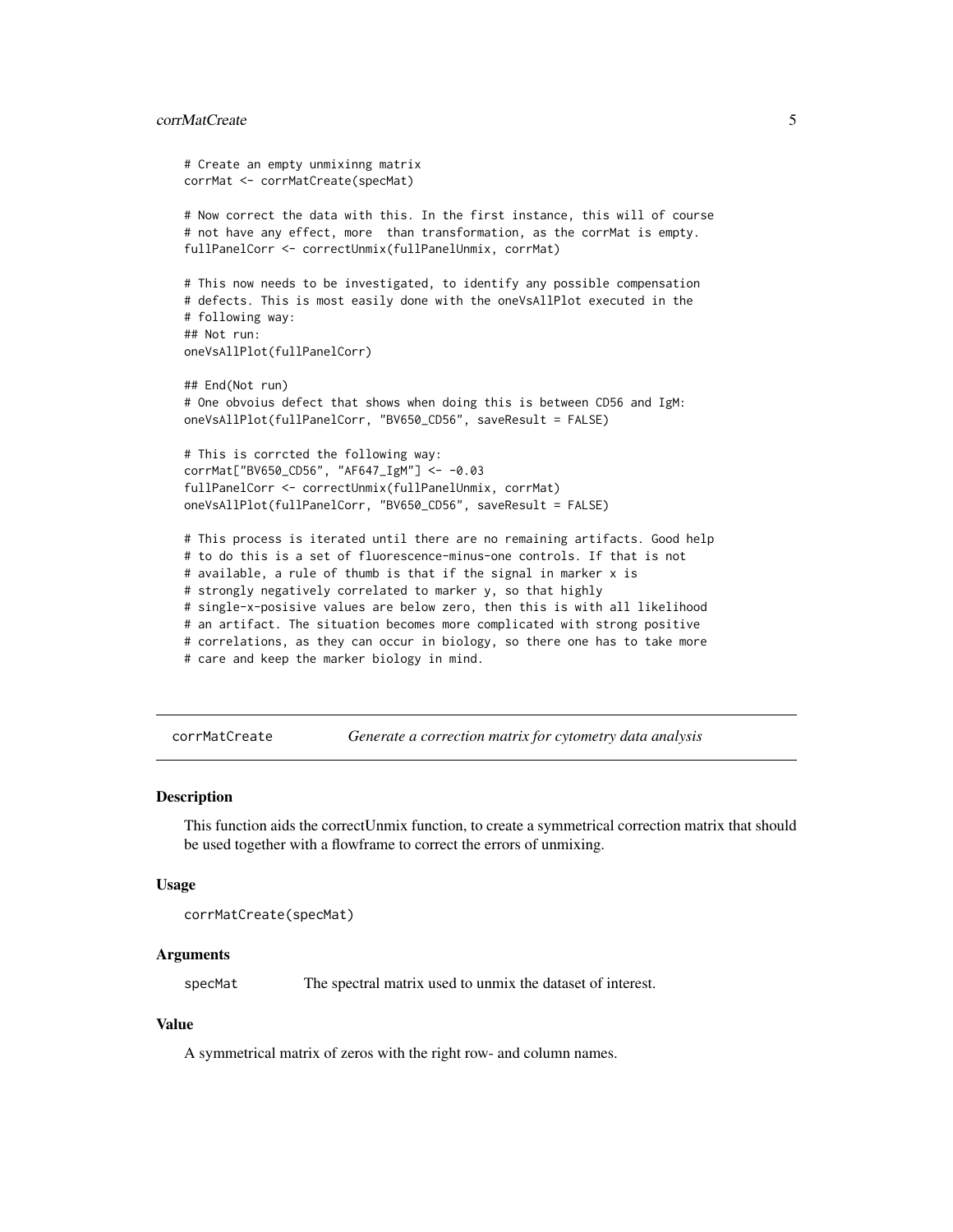#### See Also

[correctUnmix](#page-3-1)

#### Examples

# Load uncompensated data data(fullPanel)

# Load the spectral unmixing matrix generated with controls from the same # experiment. These can be generated using the specMatCalc function. data(specMat)

```
# And now unmix
fullPanelUnmix <- specUnmix(fullPanel, specMat)
```
# Create an empty unmixinng matrix corrMat <- corrMatCreate(specMat)

flowSet2LongDf *Convert a flowSet to one long dataframe with all identifiers as separate #columns.*

#### Description

This function is mainly used for compatibility with matrix-based clustering algorithms, such as depeche in the DepecheR package.

#### Usage

```
flowSet2LongDf(flowObj, idInfo)
```
#### Arguments

| flowObi | The flowSet or flowFrame to be converted to a dataframe.                          |
|---------|-----------------------------------------------------------------------------------|
| idInfo  | A list of any number of characteristics that can be derived from the file names.  |
|         | For each entry, a gsub specification of where to find the information in the file |
|         | name should be added, such as id=""  "".                                          |

#### Value

A long data frame with one column per PMT/APD (or fluorochrome, depending on the state of the imported files), one for the acquisition date (for fcs files) and one colum for each specified slot above. If no gsub-pattern is provided, only a single column with the full file name will be used to separate the observations from each file.

<span id="page-5-0"></span>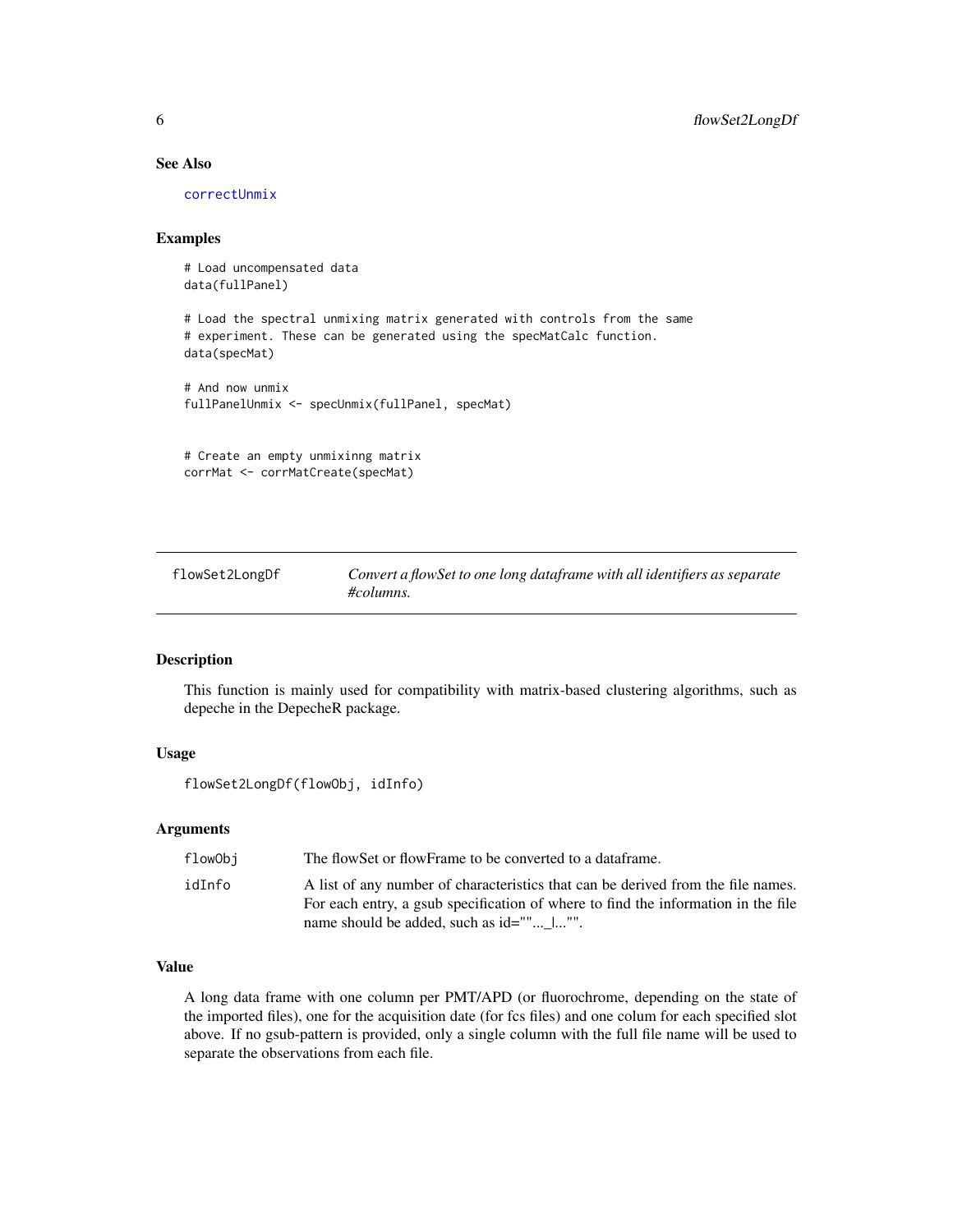#### <span id="page-6-0"></span>fullPanel 7 and 7 and 7 and 7 and 7 and 7 and 7 and 7 and 7 and 7 and 7 and 7 and 7 and 7 and 7 and 7 and 7 and 7 and 7 and 7 and 7 and 7 and 7 and 7 and 7 and 7 and 7 and 7 and 7 and 7 and 7 and 7 and 7 and 7 and 7 and 7

#### See Also

[depeche](#page-0-0)

#### Examples

#' # Load uncompensated data data(fullPanel)

```
# Load the spectral unmixing matrix generated with controls from the same
# experiment. These can be generated using the specMatCalc function.
data(specMat)
```

```
# Now unmix
fullPanelUnmix <- specUnmix(fullPanel, specMat)
```

```
# Transform all fluorescent channels
fullPanelTrans <- arcTrans(fullPanelUnmix,
   transNames = colnames(fullPanelUnmix)[6:18])
```

```
# This function is primarily meant to be used with flowSets.
# If we had only one flowFrame, we could just extract the data by
# the use of the flowCore function exprs(), so we will convert the data to a
# flowSet now.
library(flowCore)
fullPanelFs <- flowSet(fullPanelTrans)
```

```
# Before converting to a dataframe it is important to get an idea of the
# structure of the names, to be able to extract meaningful parts of the name.
# Here, we have an exceptional case again, as the flowSet has just been
# created, so there is actually no meaningful name of the flowFrame inside
# it. So for example reasons, we will give it one now:
sampleNames(fullPanelFs) <- "PBMC_full_panel_d1.fcs"
```

```
# And now, we generate the dataframe:
fullPanelDf <- flowSet2LongDf(fullPanelFs, idInfo =
                                   list("Tissue" = "|\_full\_panel... \\\cdot....
                                       "Donor" = "\dots-full_panel_|\wedge f(s)|# This is the result
str(fullPanelDf)
```
fullPanel *A fully stained spectral cytometry sample*

#### Description

This is a flowFrame with a PBMC sample stained with 12 fluorochromes. Data acquired on a 44 detector, 3 laser Cytek Aurora® instrument by J Theorell. Date: 2018-10-25.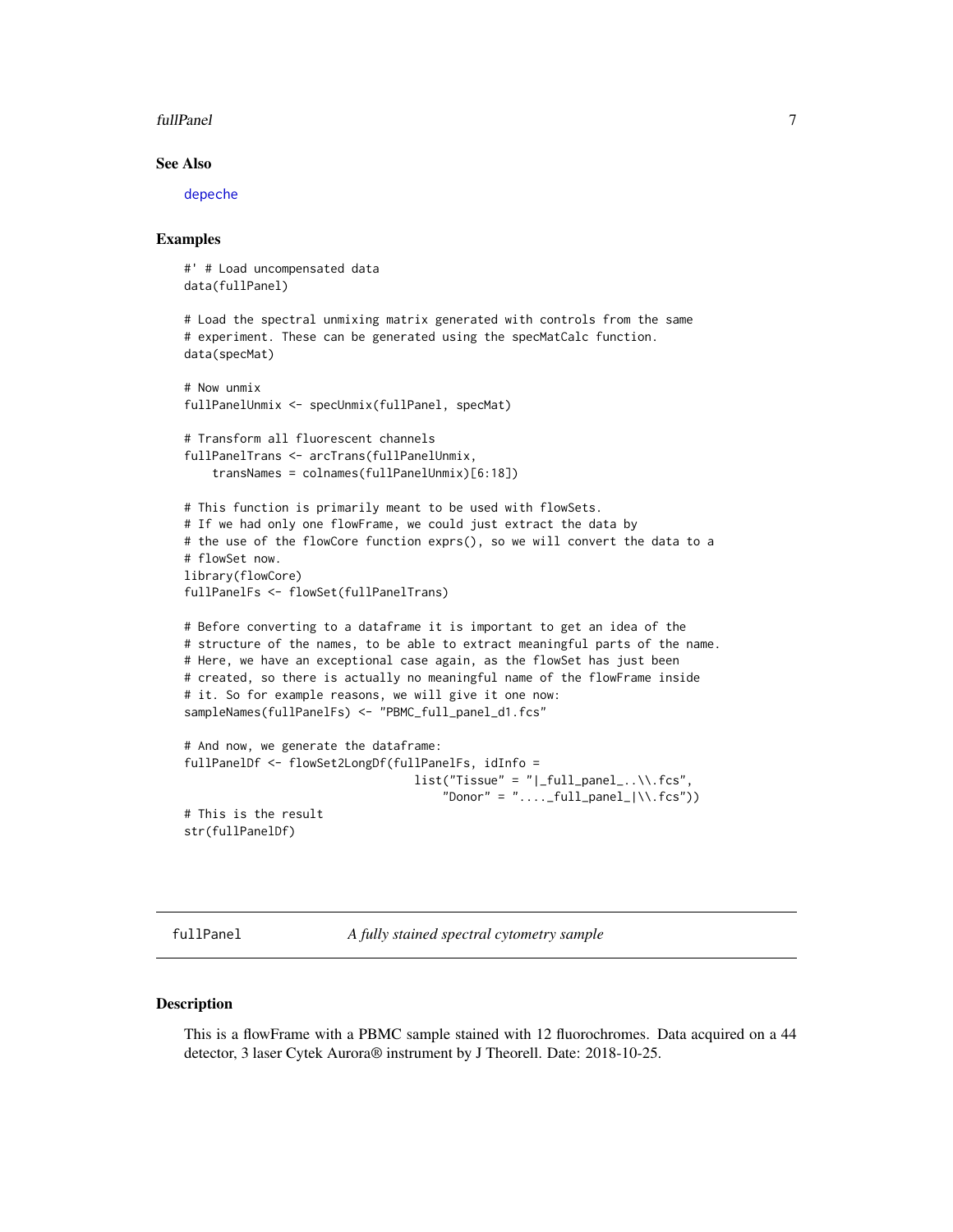#### <span id="page-7-0"></span>Usage

data(fullPanel)

#### Format

An object of class "flowFrame"

oneVsAllPlot *Plotting all variables against a single variable*

#### Description

This function is useful both when setting appropriate gates and when the adjustments of the compensation are done

#### Usage

```
oneVsAllPlot(
  flowObj,
 yCol = "all",nRows = 10000,
 plotName = "default",
  dirName = "All_vs_all_plots",
 zeroTrim = TRUE,
 hexBins = 30,
  saveResult = TRUE
\mathcal{L}
```
#### Arguments

| flowObj    | This is the full dataset, either a flowFrame or a flowSet, that should be plotted.<br>If it has more rows than "nRows", a subsample (with equal contributions from<br>each sample if a flowSet) will be plotted.                              |
|------------|-----------------------------------------------------------------------------------------------------------------------------------------------------------------------------------------------------------------------------------------------|
| vCol       | Here, the variable to be plotted against all the others is selected. It can be either<br>a number, the column name of interest or "all".                                                                                                      |
| nRows      | The number of rows that will be used to construct the plot. The fewer, the faster,<br>but the resolution also decreases, naturally. Default is 100000.                                                                                        |
| plotName   | If a name different from yCol should be used, it can be added here.                                                                                                                                                                           |
| dirName    | Add a custom directory name.                                                                                                                                                                                                                  |
| zeroTrim   | In the case of CyTOF data, the events at zero can often be so dominant, that all<br>other density variation is dwarfed, and thus invisible. With this command, the<br>events that are zero in both y and x are trimmed for each x separately. |
| hexBins    | How many bins should the hexagonal plots be divided in?                                                                                                                                                                                       |
| saveResult | Should the result be saved as a file?                                                                                                                                                                                                         |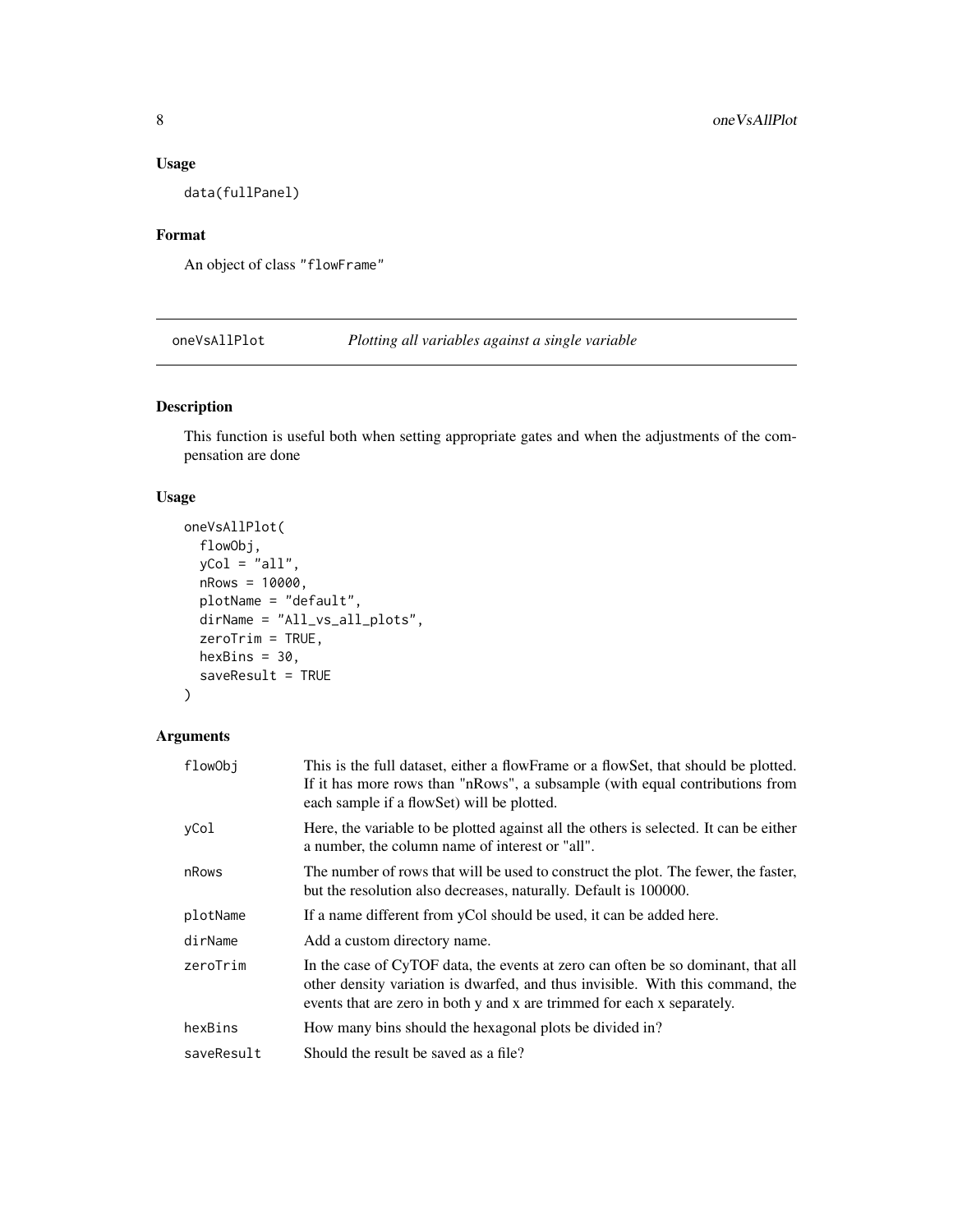#### <span id="page-8-0"></span>peakNorm 9

#### Value

A plot with one 2D-graph for each variable that the y-variable should be plotted against.

#### See Also

[correctUnmix](#page-3-1)

#### Examples

```
#' # Load uncompensated data
data(fullPanel)
# Load the spectral unmixing matrix generated with controls from the same
# experiment. These can be generated using the specMatCalc function.
data(specMat)
# Now unmix
fullPanelUnmix <- specUnmix(fullPanel, specMat)
# Transform all fluorescent channels
fullPanelTrans <- arcTrans(fullPanelUnmix,
    transNames = colnames(fullPanelUnmix)[6:18])
# And now run the function. If no specific marker is selected, as in this
# case, then all markers will be plotted in a new sub-directory.
# Further, if you leave the saveResult to TRUE, a pdf will be created.
oneVsAllPlot(fullPanelTrans, yCol = "BV650_CD56", saveResult = FALSE)
# This shows that there is a compensation artifact between AF647_IgM and
# BV650_CD56, which is an expected combination to cause problems, due to the
# similar emission characteristics. It is therefore recommended to go on to
```
# correctUnmix function.

peakNorm *Normalize batch differences in intensities by aligning peaks*

#### **Description**

This function is intended to be used on standardized controls, preferrably one standard that has been acquired with every batch. This function needs to be applied separately for each batch, with the same standard.

#### Usage

peakNorm( fs, ctrlPos, standFF,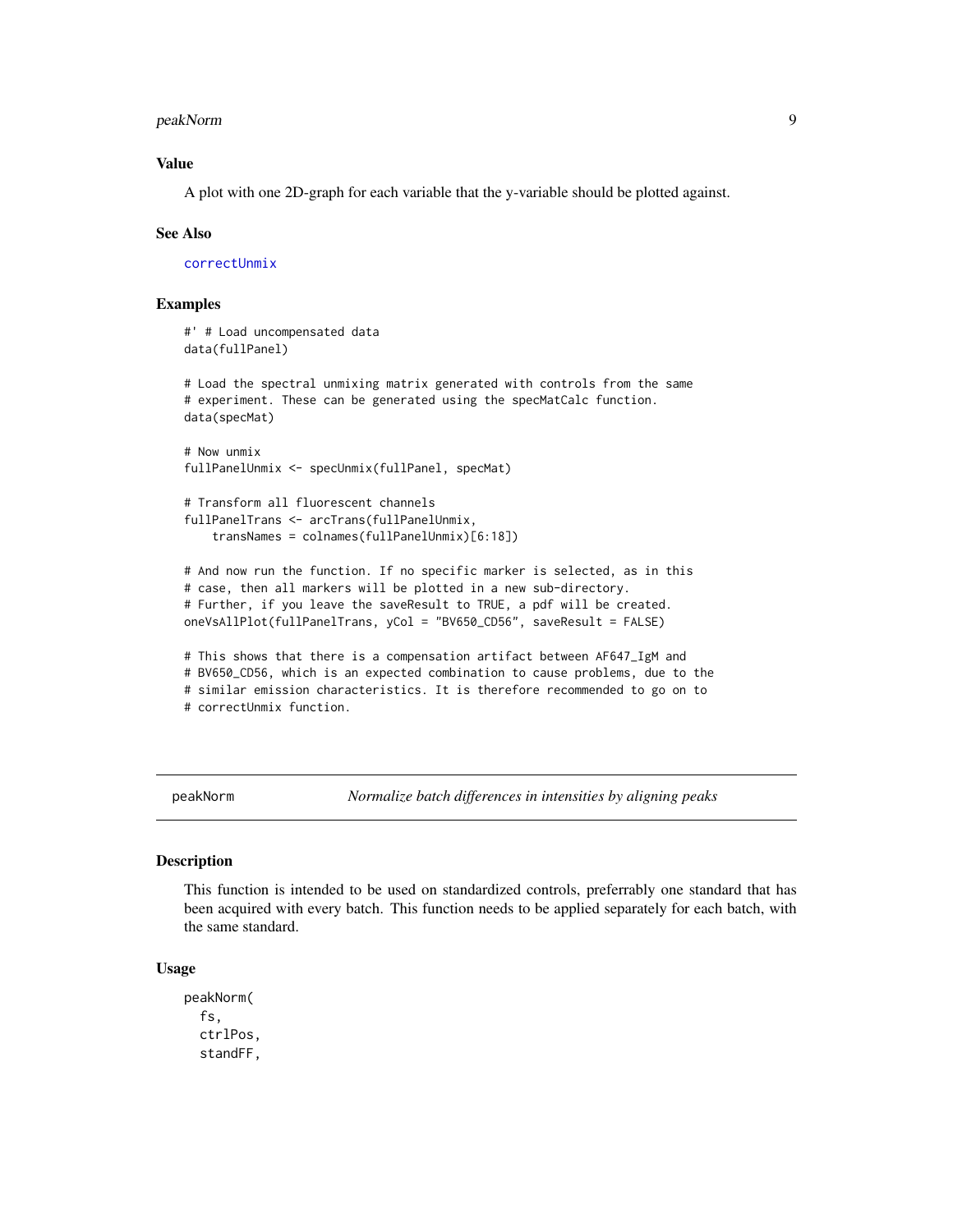```
transNames = FALSE,
  transCoFacs,
 volThresh = 0.005,
 normOrNot = rep(TRUE, ncol(standFF))
\lambda
```
#### Arguments

| fs          | The flowSet to be normalized                                                                                                                                                                                                                                                                    |
|-------------|-------------------------------------------------------------------------------------------------------------------------------------------------------------------------------------------------------------------------------------------------------------------------------------------------|
| ctrlPos     | The position in the flowSet that contains the internal control                                                                                                                                                                                                                                  |
| standFF     | The external standard to which all batches should be normalized                                                                                                                                                                                                                                 |
| transNames  | If parameters are not transformed prior to running this, internal transformation is<br>necessary to identify peaks, so specify which variables that need transformation<br>here. The data for these variables are untransformed at the end, so the data will<br>have the same scale in and out. |
| transCoFacs | Also inherited from arcTrans. Low values $(2-10)$ for CyTOF data, high values<br>(200-2000) for flow data, all depending on the number of input channels.                                                                                                                                       |
| volThresh   | The threshold for how small the area of a peak can be compared to the largest<br>peak, and still count.                                                                                                                                                                                         |
| normOrNot   | This needs to be a logical vector with the same length as the number of columns<br>in the fs and stand FF. If it is known that a certain variable should not be normal-<br>ized, that information can be specified here.                                                                        |

#### Value

A normalized flowSet. In addition, output to console, to clarify #for which markers the same number of peaks was detected in the control and the standard, as normalization will only be applied for these.

#### Examples

```
#Load uncompensated data and spectral matrix.
data(fullPanel)
data(specMat)
# And now unmix
fullPanelUnmix <- specUnmix(fullPanel, specMat)
#Create a new file with the value 1000 added to all values
library(flowCore)
fullPanelPlus1000 <- flowFrame(exprs(fullPanelUnmix)+1000)
# Check how they differ.
range(exprs(fullPanelUnmix)[,1])
# 143 1187733
range(exprs(fullPanelPlus1000)[,1])
# 1143 1188733
```

```
#Now normalize the new one to the old. NB! Here we will only
normPanel1000 <- peakNorm(flowSet(fullPanelPlus1000), 1, fullPanelUnmix,
```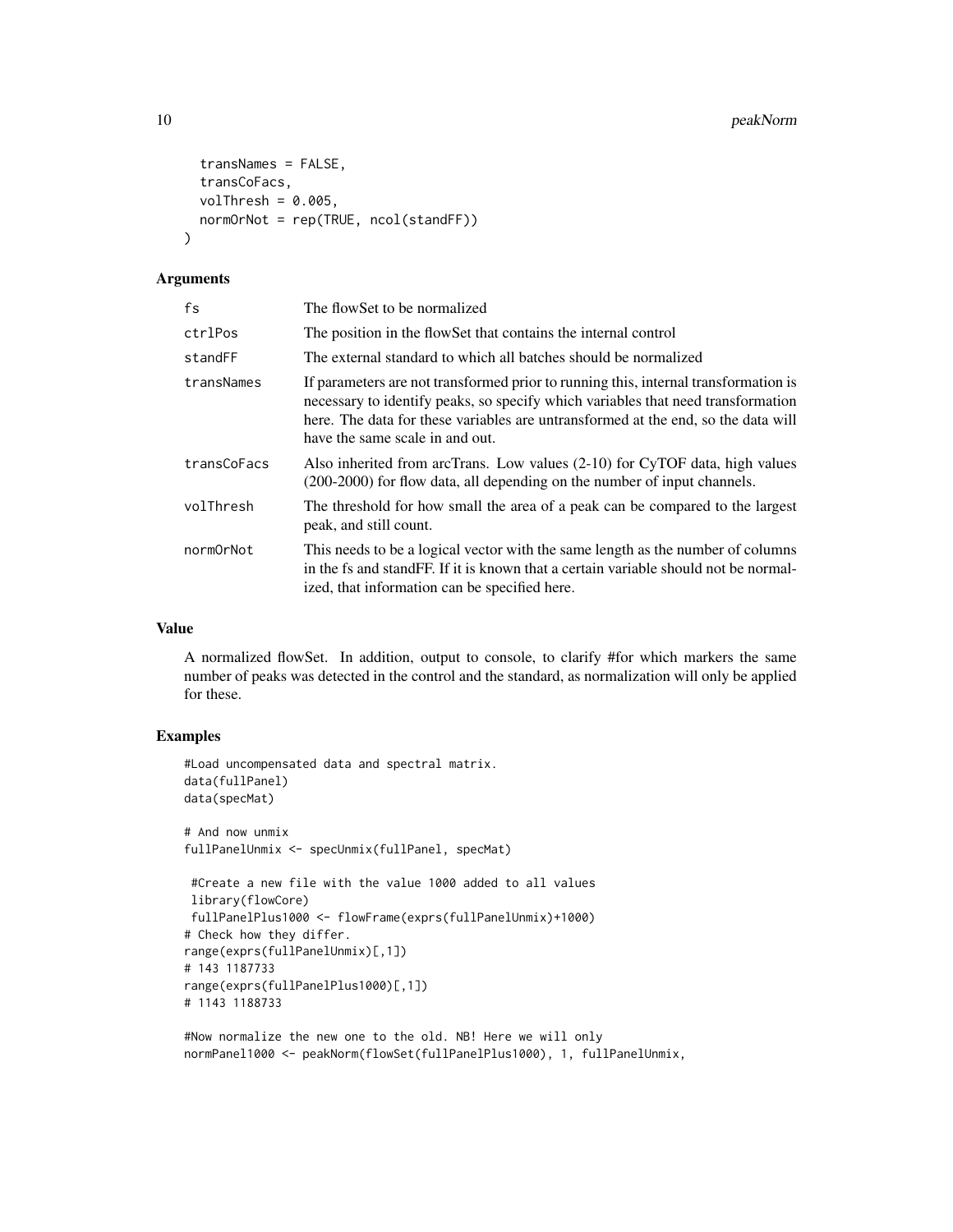#### <span id="page-10-0"></span>specMat 11

```
transNames = colnames(fullPanelUnmix)[6:18], transCoFacs = 500)
#And now check the new result
range(exprs(normPanel1000[[1]] )[,1])
# 143 1187733
```
specMat *Spectral unmixing matrix*

#### Description

This matrix is generated using the specMatCalc function and the unmixCtrls example file.

#### Usage

data(specMat)

#### Format

An object of class "matrix";

specMatCalc *Calculating the matrix used for spectral unmixing*

#### Description

This algoritm takes a flowSet containing single-stained controls and negative controls, including an autofluorescence control and estimates the unmixing for all fluorescent variables.

#### Usage

```
specMatCalc(unmixCtrls, groupNames, autoFluoName)
```
#### Arguments

| unmixCtrls   | A flowSet containing all the single stained and unstained files necessary to create<br>an spectral unmixing matrix.                                                                                                                                                                                                                                                                                      |
|--------------|----------------------------------------------------------------------------------------------------------------------------------------------------------------------------------------------------------------------------------------------------------------------------------------------------------------------------------------------------------------------------------------------------------|
| groupNames   | A character vector containing strings common to the groups of non-autofluoresence<br>unmix Ctrls that could be present. If for example all antibodies single stains are<br>anti-mouse bead-based the dead cell marker is stained PBMC, and the files con-<br>gruently either have a prefix containing "Bead" or "PBMC", then the vector<br>should be c("Bead", "PBMC"). The system is not case specific. |
| autoFluoName | The sample name of the autofluorescence control.                                                                                                                                                                                                                                                                                                                                                         |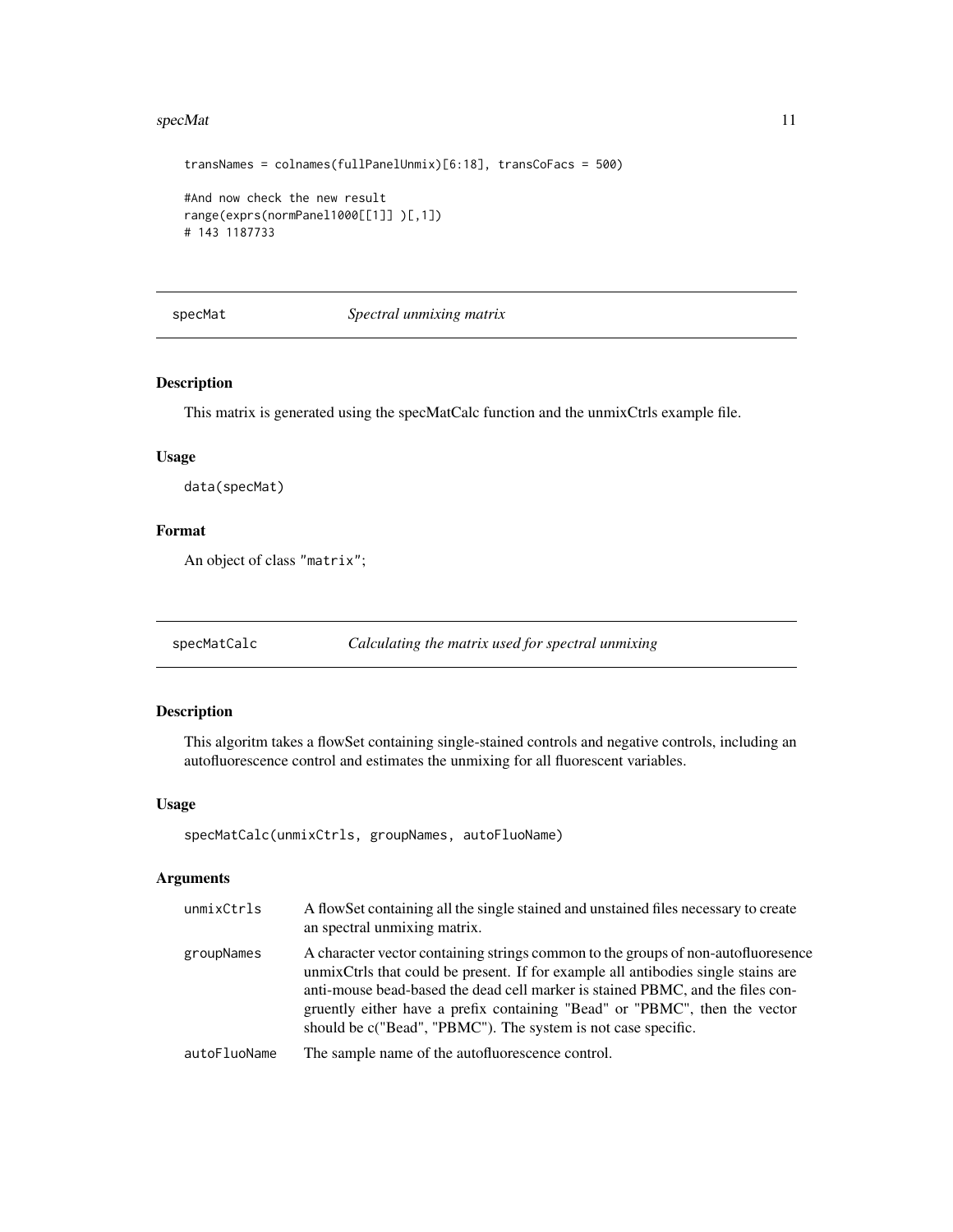#### <span id="page-11-0"></span>Value

A data frame with each row representing a fluorochrome or or autofluorescence and each column representing a detector.

#### Examples

```
# Load suitable unmixing controls. NB! If these originate from different
# sample types, such as beads and PBMC, there should be a negative control
# for each group and the names should reflect this, so that all PBMC samples
# would be called PBMC_unstained, PBMC_DCM, etc.
data(unmixCtrls)
# If the dataset contains cell controls, make sure that the cell population
# interest dominates FSC-A, as the data highest peak in this channel will be
# used.
# And run the function
specMat <- specMatCalc(unmixCtrls, groupNames = c("Beads_", "Dead_"),
autoFluoName = "PBMC_unstained.fcs")
```

```
specUnmix Spectral unmixing of cytometry files
```
#### Description

This function performs the central task of spectral unmixing, to convert the raw photon detector input to "biological" proxy-signals.

#### Usage

```
specUnmix(flowObj, specMat)
```
#### **Arguments**

| flowObi | The fcs object to be filtered. Both flowFrames and flowSets are accepted.       |
|---------|---------------------------------------------------------------------------------|
| specMat | This is a matrix generated by the secMatCalc function, possibly with edited row |
|         | names.                                                                          |

#### Value

The unmixed data. It will be returned in the format it was imported as.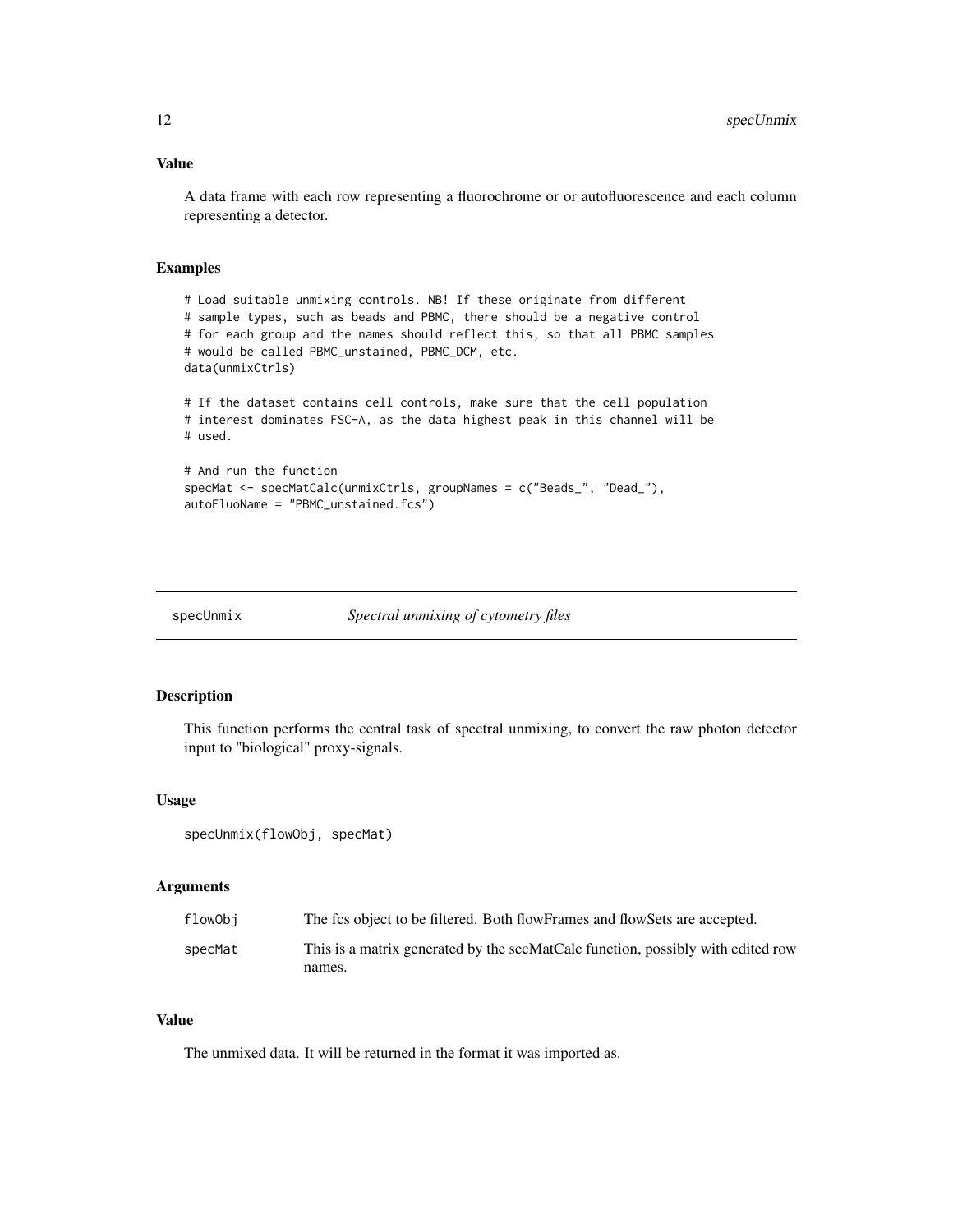#### <span id="page-12-0"></span> $\mu$ unmixCtrls  $\qquad \qquad$  13

#### Examples

```
# Load uncompensated data
data(fullPanel)
# Load the spectral unmixing matrix generated with controls from the same
# experiment. These can be generated using the specMatCalc function.
data(specMat)
# And now, just run the function
fullPanelUnmix <- specUnmix(fullPanel, specMat)
```
unmixCtrls *Unmixing controls*

#### Description

This is a flowSet with 14 spectral unmixing controls: 11 single-stained bead populations, 1 unstained bead, one dead-cell-marker- stained PBMC sample, one unstained PBMC sample, working as a control for the dead cell marker, and one autofluorescence control, which is also unstained PBMC (in fact the same sample as the negative control for the dead cell marker). Data acquired on a 44 detector, 3 laser Cytek Aurora® instrument by J Theorell. Date: 2018-10-25.

#### Usage

```
data(unmixCtrls)
```
#### Format

```
An object of class "flowSet"
```